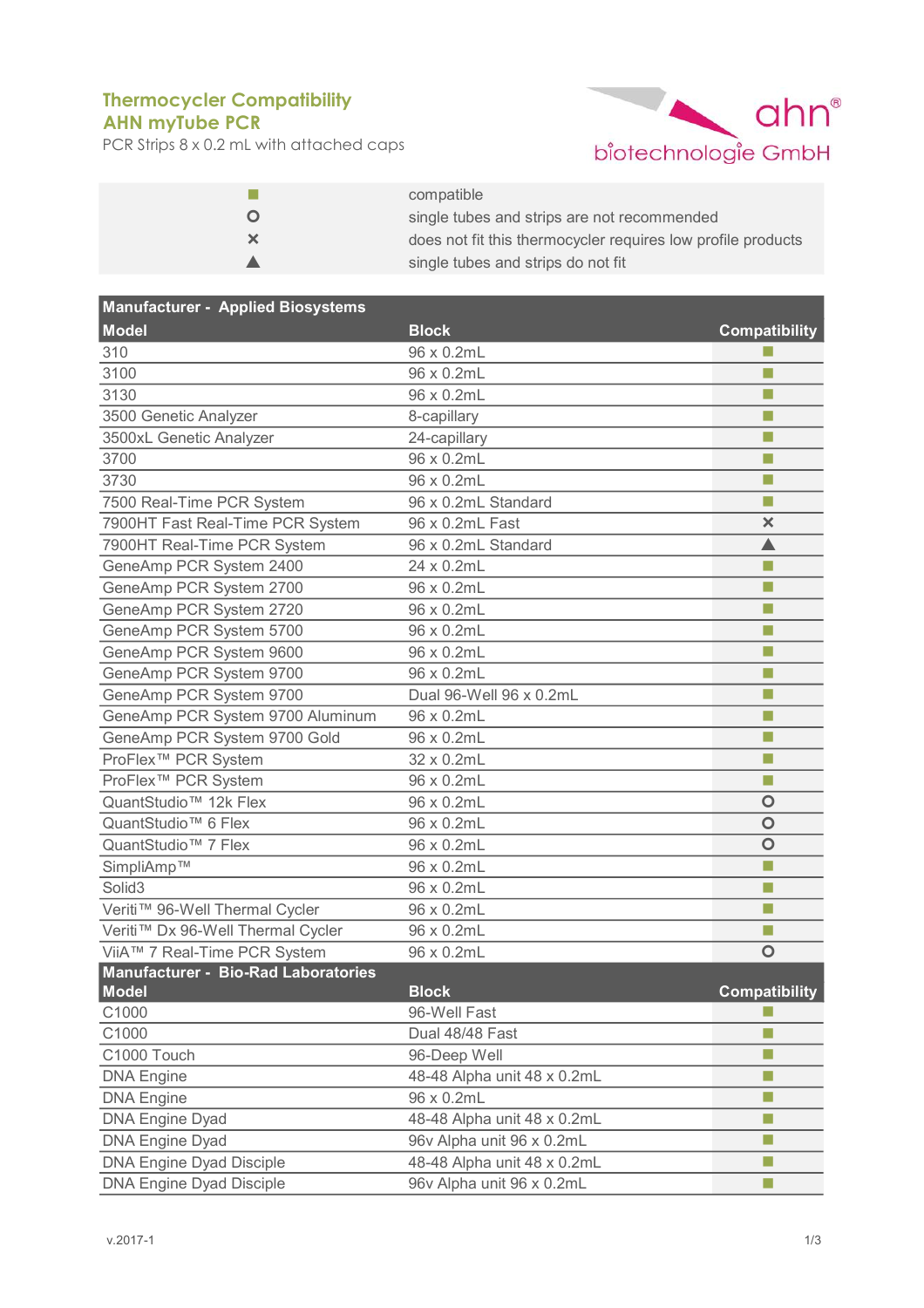## **AHN myTube PCR Thermocycler Compatibility**

PCR Strips 8 x 0.2 mL with attached caps



|                                 | compatible                                                   |                      |
|---------------------------------|--------------------------------------------------------------|----------------------|
| O                               | single tubes and strips are not recommended                  |                      |
| ×                               | does not fit this thermocycler requires low profile products |                      |
|                                 | single tubes and strips do not fit                           |                      |
|                                 |                                                              |                      |
| <b>DNA Engine Tetrad 2</b>      | 48-48 Alpha unit 48 x 0.2mL                                  | п                    |
| <b>DNA Engine Tetrad 2</b>      | 96v Alpha unit 96 x 0.2mL                                    | F.                   |
| GeneCycler                      | 24 x 0.2mL                                                   | H                    |
| iCycler                         | 48 x 0.2mL                                                   | п                    |
| iCycler                         | 96 x 0.2mL                                                   | m.                   |
| MiniOpticon                     | 48-12 48 x 0.2mL                                             | F.                   |
| <b>MJ Mini</b>                  | 48-12 48 x 0.2mL                                             | H                    |
| MyCycler                        | 96 x 0.2mL                                                   | T.                   |
| MyiQ Real-Time PCR              | 96 x 0.2mL                                                   | F.                   |
| MyiQ2 Real-Time PCR             | 96 x 0.2mL                                                   | H                    |
| <b>PTC-100</b>                  | 96 x 0.2mL                                                   | F.                   |
| S1000                           | 96-Well Fast                                                 | F.                   |
| S1000                           | Dual 48/48 Fast                                              |                      |
| T100                            | 96 x 0.2mL                                                   |                      |
| Manufacturer - Eppendorf        |                                                              |                      |
| Model                           | <b>Block</b>                                                 | <b>Compatibility</b> |
| Mastercycler                    | 96 x 0.2mL                                                   |                      |
| Mastercycler                    | 96-77 96 x 0.2mL                                             | F.                   |
| Mastercycler ep gradient        | 96 x 0.2mL                                                   | F.                   |
| Mastercycler ep gradient Silver | 96 x 0.2mL                                                   | H                    |
| Mastercycler ep realplex        | 96 x 0.2mL                                                   | F.                   |
| Mastercycler ep realplex Silver | 96 x 0.2mL                                                   | T.                   |
| Mastercycler gradient           | 96 x 0.2mL                                                   | П                    |
| Mastercycler gradient           | 96-77 96 x 0.2mL                                             | п                    |
| Mastercycler nexus              | 96 x 0.2mL                                                   | П                    |
| Mastercycler nexus eco          | 96 x 0.2mL                                                   |                      |
| Mastercycler nexus gradient     | 96 x 0.2mL                                                   | H.                   |
| Mastercycler nexus gradient eco | 96 x 0.2mL                                                   | H                    |
| Mastercycler nexus GSX1         | 96 x 0.2mL                                                   |                      |
| Mastercycler nexus GSX1e        | 96 x 0.2mL                                                   | H                    |
| Mastercycler nexus SX1          | 96 x 0.2mL                                                   | n.                   |
| Mastercycler nexus SX1e         | 96 x 0.2mL                                                   | m.                   |
| Mastercycler Personal           | 25-16 25 x 0.2mL                                             |                      |
| Mastercycler pro                | 96 x 0.2mL                                                   | п                    |
| Mastercycler pro S              | 96 x 0.2mL                                                   | m.                   |
| Thermomixer comfort             | 96 x 0.2mL                                                   |                      |
| Manufacturer - MJ Research Inc. |                                                              |                      |
| Model                           | <b>Block</b>                                                 | <b>Compatibility</b> |
| <b>PTC-100</b>                  | 96 x 0.2mL                                                   |                      |
| <b>PTC-100</b>                  | 96 x 0.2mL AgV                                               | F.                   |
| PTC-200 DNA Engine              | 30-48 Alpha unit 48 x 0.2mL                                  | П                    |
| PTC-200 DNA Engine              | 48-48 Alpha unit 48 x 0.2mL                                  | m.                   |